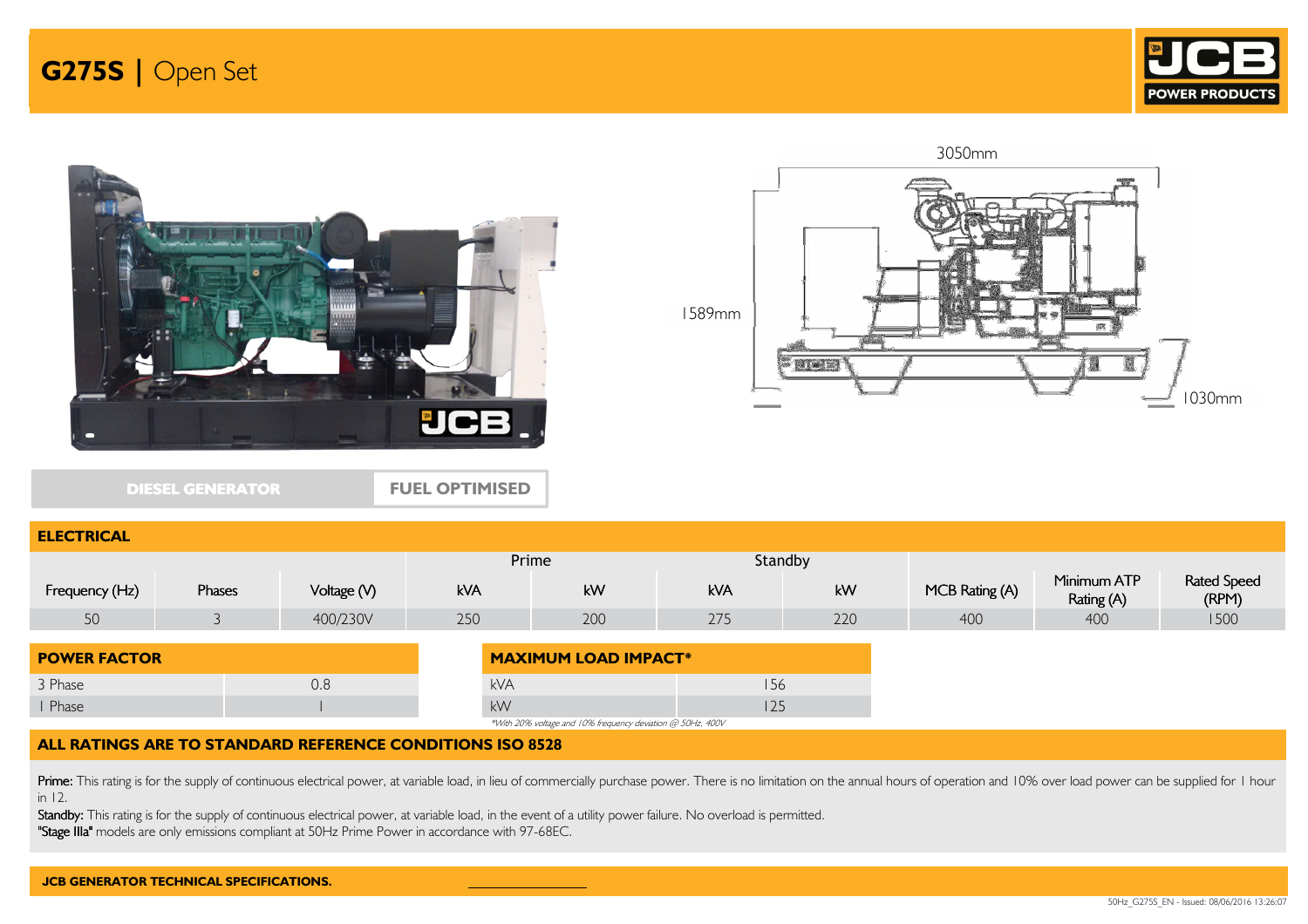

### CANOPY/SKID

| Lockable Maintenance Access Doors |                     |                  |                    | $\times$  |
|-----------------------------------|---------------------|------------------|--------------------|-----------|
| Control Panel Viewing Window      |                     |                  |                    | $\times$  |
| <b>Fork Pockets</b>               |                     |                  |                    | $\times$  |
| Single Lift Point                 |                     |                  |                    | $\times$  |
| Rental Sledging Base              |                     |                  |                    | $\times$  |
| <b>Bunding</b>                    |                     |                  |                    | $\Lambda$ |
| Open Frame                        |                     |                  |                    |           |
| <b>Bund Level Indicator</b>       |                     |                  |                    | $\times$  |
| 50mm Rock Wool Sound Insulation   |                     |                  |                    | $\times$  |
| <b>Yellow Paint</b>               |                     |                  |                    | $\times$  |
| <b>Red Paint</b>                  |                     |                  |                    | $\times$  |
| <b>White Paint</b>                |                     |                  |                    | $\times$  |
|                                   | Standard: $\bullet$ | Not Available: x | Optional: $\Delta$ |           |

| <b>ALTERNATOR ECO 38-ILN/4</b>  |                                     |  |  |  |  |  |
|---------------------------------|-------------------------------------|--|--|--|--|--|
| Poles                           | $\overline{4}$                      |  |  |  |  |  |
| <b>Winding Connections</b>      | Star                                |  |  |  |  |  |
| Insulation                      | Class H                             |  |  |  |  |  |
| Enclosure                       | IP23                                |  |  |  |  |  |
| Exciter System                  | Self-regulating brushless           |  |  |  |  |  |
| Voltage Regulator               | AVR (electronic)                    |  |  |  |  |  |
| Steady State Voltage Regulation | $+/- 1.0\%$                         |  |  |  |  |  |
| Bearing                         | Single bearing sealed               |  |  |  |  |  |
| Coupling                        | Flexible disc                       |  |  |  |  |  |
| Cooling                         | Direct drive centrifugal blower fan |  |  |  |  |  |
| Coating                         | <b>Winding Protection Grey</b>      |  |  |  |  |  |

| <b>STARTING SYSTEM</b>   |    |            |
|--------------------------|----|------------|
| Starter Motor            | kW | 5.0        |
| <b>Battery Type</b>      |    | 656        |
| Number of Batteries      |    | 2 (Series) |
| <b>Auxiliary Voltage</b> |    | 24         |

| <b>ENGINE</b>               |                 |                       |  |  |  |  |
|-----------------------------|-----------------|-----------------------|--|--|--|--|
|                             | <b>1500 RPM</b> |                       |  |  |  |  |
| Output Rating (PRP)         | kW              | 213                   |  |  |  |  |
| Output Rating (Standby)     | kW              | 238                   |  |  |  |  |
| Manufacturer and Model      |                 | Volvo TAD 734GE       |  |  |  |  |
| Fuel                        |                 | Diesel                |  |  |  |  |
| Injection                   |                 | <b>Direct</b>         |  |  |  |  |
| Aspiration                  |                 | Turbo Charged         |  |  |  |  |
| Cylinders                   |                 | 6                     |  |  |  |  |
| Bore and Stroke             | mm              | 108x 130              |  |  |  |  |
| Displacement                |                 | 7.15                  |  |  |  |  |
| Cooling                     |                 | Water                 |  |  |  |  |
| Engine Oil Specification    |                 | I5W/40                |  |  |  |  |
| Compression Ratio           |                 | 17:1                  |  |  |  |  |
| Engine Oil Capacity         | L               | 29.00                 |  |  |  |  |
| Coolant Capacity            |                 | 32                    |  |  |  |  |
| Governor                    |                 | Electronic Governor   |  |  |  |  |
| Air Filter                  |                 | 2 stage paper element |  |  |  |  |
| Engine Oil Consumption      | 100% Load       | 0.03 ltrs/hr          |  |  |  |  |
| <b>FUEL SYSTEM</b>          |                 |                       |  |  |  |  |
| Diesel Specification        |                 | <b>EN590</b>          |  |  |  |  |
| Standard Fuel Tank Capacity | L               | 394                   |  |  |  |  |
| <b>FUEL TANK OPTIONS</b>    |                 |                       |  |  |  |  |

|                                    | Material | Capacity (L) |
|------------------------------------|----------|--------------|
| Standard Tank                      | Steel    | 394          |
| <b>Bunded Tank option</b>          | Steel    | 348          |
| Extended Tank option               | Steel    | 845          |
| <b>Bunded Extended Tank option</b> | Steel    | 774          |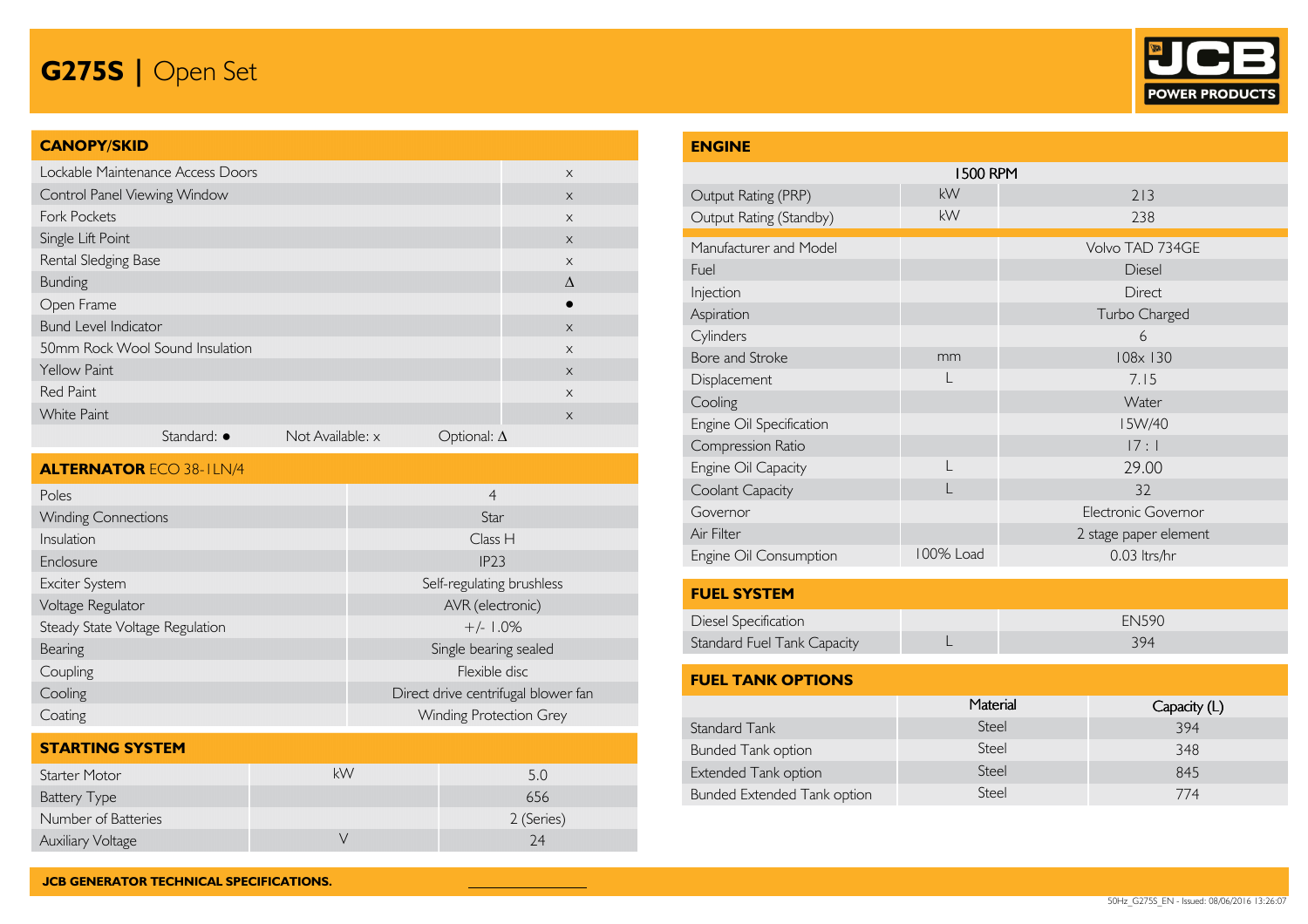

| <b>FUEL CONSUMPTION</b>             |             |      |        |
|-------------------------------------|-------------|------|--------|
| 100% Load Prime                     | L/h         |      | 53.8   |
| 75% Load Prime                      | L/h         | 50Hz | 42.9   |
| 50% Load Prime                      | L/h         |      | 30.7   |
| 100% Load Standby                   | L/h         |      | 60.1   |
| <b>EXHAUST SYSTEM</b>               |             |      |        |
| Exhaust Gas Temperature             | $\circ_{C}$ |      | 495.00 |
| Exhaust Gas Flow 100% Standby       | $m^3/m$ in  | 50Hz | 0.557  |
| Maximum Allowed Back Pressure       | mbar        |      | 100.00 |
| Typical Exhaust Pipe Diameter       | mm          | 100  |        |
| <b>AIR SYSTEM</b>                   |             |      |        |
| Intake Air Flow 100% Standby        | $m^3/s$     |      | 0.31   |
| Total Cooling Air Flow 100% Standby | $m^3/s$     | 50Hz | 3.4    |
| Alternator Fan Airflow              | $m^3/s$     |      | 0.65   |
| <b>SOUND PRESSURE</b>               |             |      |        |

LpA (1m) 50Hz dB(A) 102

| <b>MECHANICAL FEATURES</b>          |                  |                    |           |
|-------------------------------------|------------------|--------------------|-----------|
| Cooling Pack                        |                  |                    |           |
| Air Filter                          |                  |                    |           |
| Mechanical Governor                 |                  |                    | X         |
| <b>Electronic Governor</b>          |                  |                    |           |
| High Coolant Temperature Sender     |                  |                    |           |
| Low Oil Pressure Sender             |                  |                    |           |
| Advanced Coolant Temperature Sender |                  |                    | X         |
| Advanced Oil Pressure Sender        |                  |                    | $\times$  |
| Oil Temperature Sender              |                  |                    | X         |
| Water Level Sender                  |                  |                    | X         |
| <b>Radiator Guards</b>              |                  |                    |           |
| Hot Component Guards                |                  |                    |           |
| Manual Oil Drain Pump               |                  |                    | Δ         |
| Water Jacket Heater                 |                  |                    | $\Lambda$ |
| Manual Fuel Fill                    | $\Lambda$        |                    |           |
| <b>Electric Fuel Fill</b>           | $\Lambda$        |                    |           |
| Racor Fuel Filter (No Alarm)        |                  | X                  |           |
| Racor Fuel Filter (With Alarm)      |                  |                    | X         |
| Pre-Filter with Separator           |                  |                    | $\wedge$  |
| External Spark Arrestor             |                  |                    | $\Lambda$ |
| Fuel Level Sender                   |                  |                    |           |
| <b>Fuel Heater</b>                  |                  |                    | $\Lambda$ |
| External Fuel Fill (Belly Tank)     | $\times$         |                    |           |
| 3 Way Fuel Valve and Coupling Nest  | X                |                    |           |
| Residential Silencer                | Δ                |                    |           |
| <b>Industrial Silencer</b>          |                  |                    | $\bullet$ |
| Critical Silencer                   |                  |                    | $\Delta$  |
| Standard: ·                         | Not Available: x | Optional: $\Delta$ |           |
|                                     |                  |                    |           |